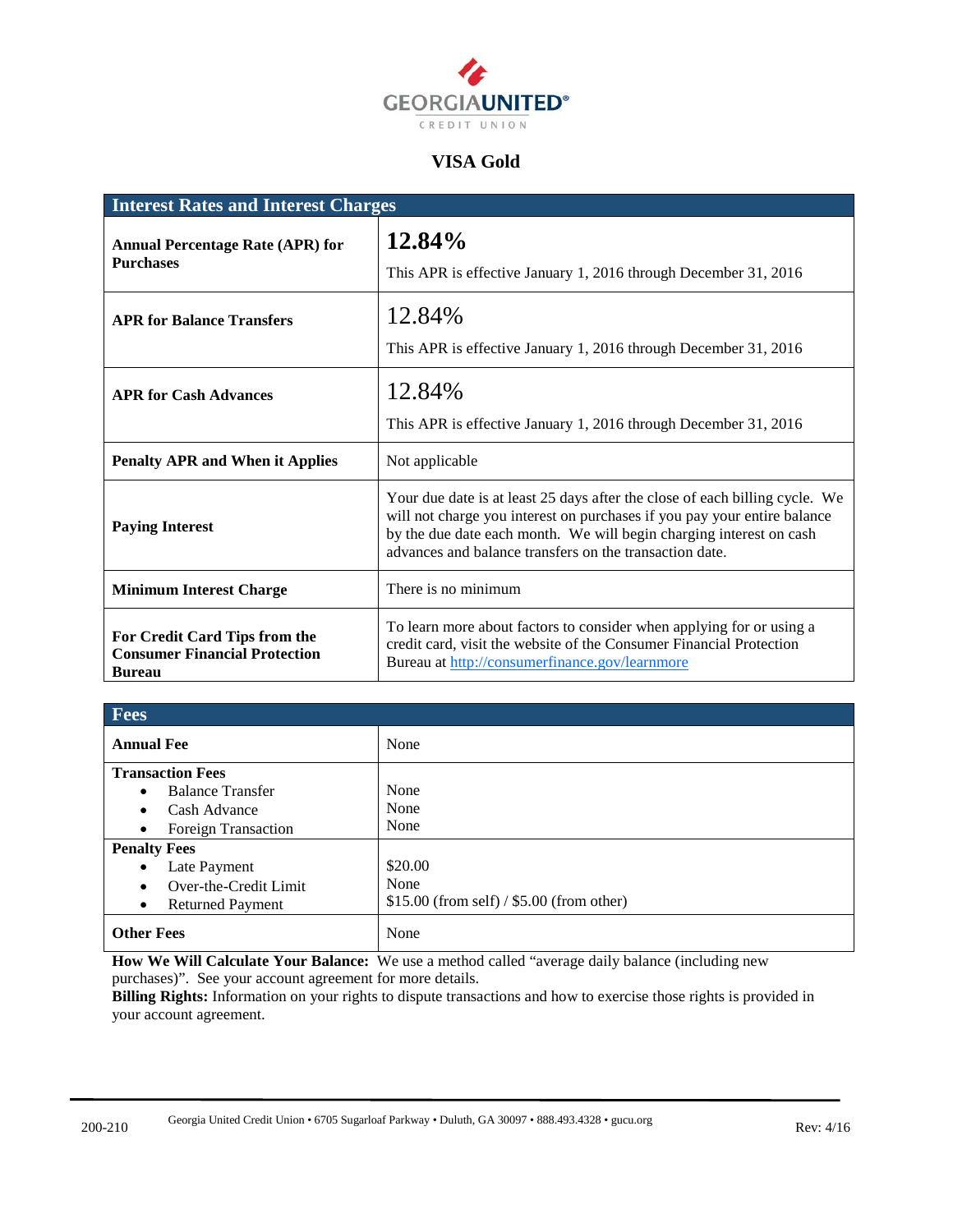

ISSUED BY: \*GEORGIA UNITED CREDIT UNION DISCLOSURES REQUIRED BY FEDERAL LAW

### **1. FINANCE CHARGES**

a) Calculation Methods – Cash Advance: A Credit Purchases: G (See Periodic Finance Charge calculation method for calculation method descriptions)

b) Periodic Rates used to compute FINANCE CHARGES - Cash Advances: 1.070% per month Credit Purchases: 1.070% per month

# **Corresponding ANNUAL PERCENTAGE RATES –**

# Cash Advance: 12.84% Credit Purchases: 12.84%

c) For Cash Advances obtained at an Automated Teller Machine (ATM) a transaction fee may also be imposed by an ATM operator not holding your account or by any national, regional or local network used to complete a Cash Advance transaction.

# **2. MINIMUM PAYMENT:**

a) The minimum payment required is the New Balance shown on your statement if the amount is equal to or less than \$20.00

b) If the New Balance exceeds \$20.00 the minimum payment is 3.00% of that portion of the New Balance which does not exceed your credit limit. (rounded up to the nearest dollar), or \$20.00, whichever is greater, plus the entire portion of the New Balance in excess of your credit union limit, plus any amount past due.

- **3. LATE CHARGES:** If the minimum required payment is not received within 10 days after the Closing Date subsequent to the payment Due Date, a late charge of \$20.00 is imposed.
- **4**. Documentary stamp taxes as may be required by law shall be imposed on each Cash Advance at the time the loan is made.
- **5**. If you have other loans or credit extensions from Issuer, or take out other loans or credit extensions with Issuer in the future, collateral securing those loans or credit extensions will also secure your obligations under this agreement. However, unless you expressly agree otherwise, your dwelling will not secure your obligations under this agreement even if Issuer has, or later acquires, a security interest in the mortgage on the dwelling. If you have executed a written agreement granting a security interest in any deposit accounts (checking, savings, or share accounts) or other funds held by Issuer to secure your obligations to Issuer arising from the use of your Card, those funds may not be withdrawn until Issuer agrees to release all or part of the pledged funds.

# **PERIODIC FINANCE CHARGE CALCULATION METHODS**

The periodic Finance Charge Calculation Method applicable to your account for Cash Advances and Credit purchases of goods and services that you obtain through the use of your Card is specified in Section 1 on the Disclosure on the reverse side and explained below.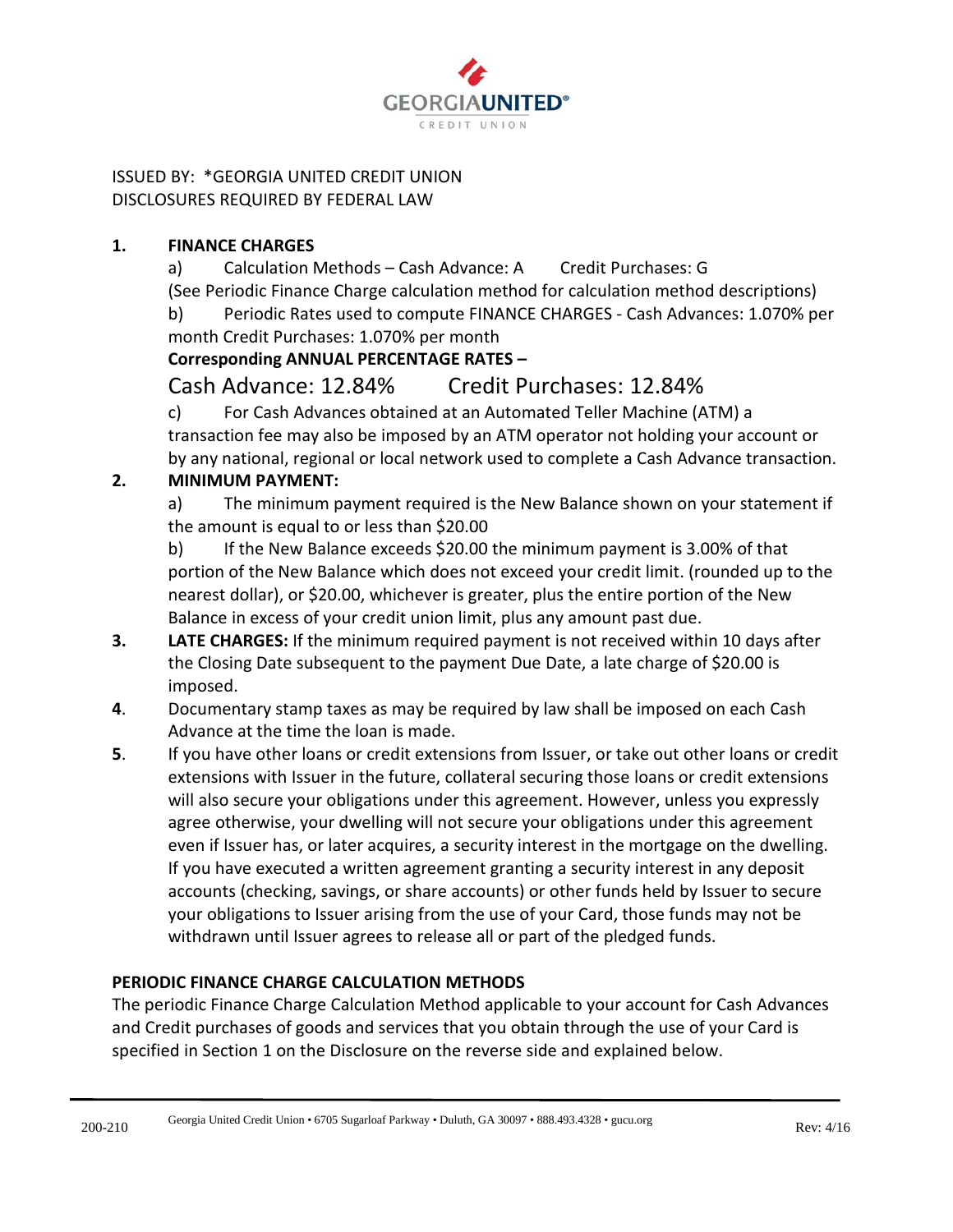

**Method A** – Average Daily Balance (including current transactions). The Finance Charge on cash advances begins from the date you obtained the cash advance, or the first day of the billing cycle in which it is posted to your account, whichever is later. There is no grace period. The Finance Charges for a billing cycle are computed by applying the monthly Periodic Rate to the "average daily balance" of your account. To get the average daily balance, we take the beginning balance of your account each day, add any new purchases or cash advances, and subtract any payments, credits, non-accruing fees, and unpaid finance charges. This gives us the daily balance. Then we add up all the daily balances for the billing cycle and divide the total by the number of days in the billing cycle.

**Method G** – Average Daily Balance (including current transactions). To avoid incurring an additional Finance Charge on the balance of purchases reflected on your monthly statement and, on any new purchases appearing on your next monthly statement, you must pay the New Balance, shown on your monthly statement, on or before the Payment Due Date. The grace period for the New Balance of purchases extends to the Payment Due Date. The Finance Charges for a billing cycle are computed by applying the monthly Periodic Rate to the "average daily balance" of purchases (and if applicable, cash advances). To get the average daily balance, we take the beginning balance of your account each day, add any new purchases or cash advances, and subtract any payments, credits, non-accruing fees, and unpaid finance charges. This gives us the daily balance. Then we add up all the daily balances for the billing cycle and divide the total by the number of days in the billing cycle.

### **TERMS GOVERNING THE USE OF YOUR CARD**

This person ("Cardholder") whose name is embossed on the face of the VISA ("Card") enclosed herewith, and each Cardholder, in the event more than one Card is enclosed herewith bearing the same account number, by signing or using said Card, receipt of which is acknowledged, agrees with the issuer of the Card whose name is printed on the reverse ("Issuer") as follows:

- **A.** Goods and services ("Credit Purchases") may be purchased or leased by means of such card by Cardholder from any retail Business establishment ("seller") who honors same. Additionally, VISA Cash Advances ("Loans") may be obtained through use of such Card (a) upon execution of a written request of Cardholder in a form furnished to Cardholder from any financial institution that is a member, alone or in association with others, of VISA U.S.A. Inc. and (b) upon execution of a written separate agreement with Issuer for a VISA overdraft financing agreement if offered by Issuer.
- **B.** Cardholder shall be liable and agrees to pay issuer for Credit Purchases made by, or for Loans extended to, Cardholder or anyone else using such Card unless the use of such Card is by a person other than the Cardholder (a) who does not have actual, implied or apparent authority for such use, and (b) from which Cardholder receives no benefit. Additionally, Cardholder shall be jointly and severally liable and agrees to pay for all Credit Purchases and Loans obtained through the use of any other Card bearing Cardholder's account number that has been issued to another person by reason of such person being a member of Cardholder's family, or otherwise issued upon Cardholder's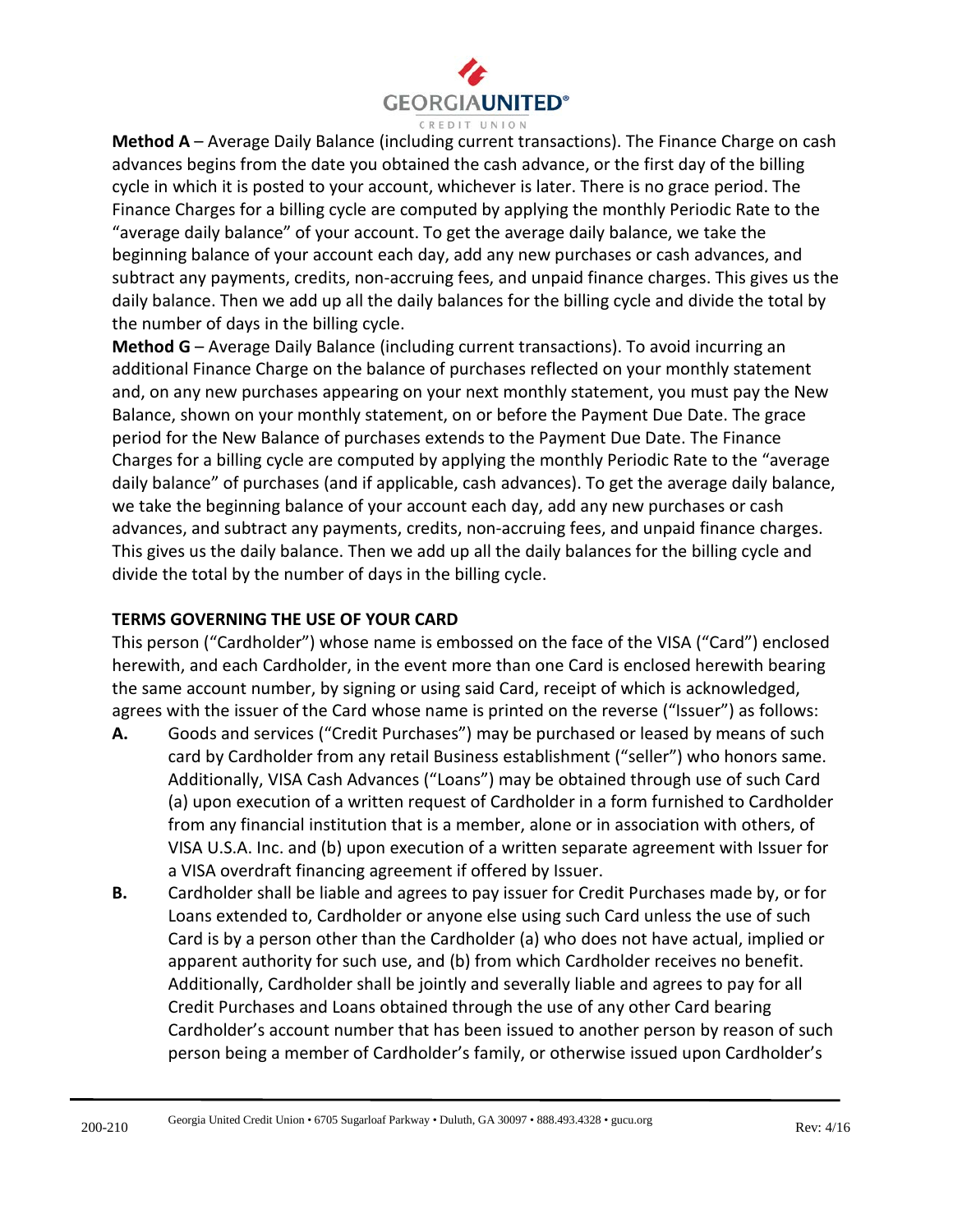

request (all such Cards bearing the VISA account number hereinafter collectively called "Related Cards").

- **C.** Each Card is the property of Issuer, is not transferable and must be surrendered upon demand. It can be canceled as well as repossessed by Issuer or its designee, and the privileges thereof revoked, at any time without prior notice.
- **D.** Cardholder shall not use the Card or permit the use of Related Cards to obtain Credit Purchases or Loans, which will increase Cardholder's indebtedness to Issuer to an amount in excess of the limit established by Issuer.
- **E.** All Credit Purchases and Loans are affected at the option of the Seller and Cash Advancing Financial Institution respectively, and Issuer shall not be responsible for refusal by any Seller or Cash Advancing Financial Institution to honor the Card or any Related Card. Any refund, adjustment or credit allowed by Seller shall not be by cash but rather by a credit advice to Issuer which shall be shown as a credit on Cardholder's account statement with Issuer.
- **F.** Issuer will send to Cardholder, at monthly intervals determined by Issuer, a statement reflecting for the prior monthly period all VISA and Related Card transactions. Such statement shall be deemed correct and accepted by Cardholder and all holders of Related Card unless Issuer is notified to the contrary in writing within 60 days of mailing of such statement. Cardholder will pay such statement by remitting to Issuer within 25 days of the closing date reflected on the statement either the full amount billed or, at Cardholder's option, an installment equal to at least the required minimum payment stated in Section 2.
- **G.** Interest on Loans will be charged in accordance with the finance charge calculation method referred to in Section 1 of the disclosures on the reverse side. The current interest rate per annum is the Annual Percentage Rate set forth in Section 1 of the Disclosures.
- H. If the card is canceled or surrender is demanded by Issuer, or if Cardholder defaults in any payment due, or is deceased, bankrupt or insolvent, or any attachment or garnishment proceedings are initiated against Cardholder or his property, Issuer may elect to declare all amounts then owed to Issuer to be immediately due and payable without notice or demand of any kind. If Cardholder has other loans from Issuer, or takes out other loans with Issuer in the future, collateral securing those loans will also secure the Cardholder's obligations under this agreement even if Issuer has or later acquires a security interest in the household goods or a mortgage on the dwelling. Cardholder agrees to pay all costs incurred by Issuer in collecting Cardholder's indebtedness or in enforcing this agreement, including reasonable attorney's fees and also those costs, expenses and attorney's fees incurred in appellate, bankruptcy and post-judgment proceedings, except to the extent such costs, fees or expenses are prohibited by law.
- **I.** This agreement may be amended from time to time by Issuer by written notice mailed to Cardholder's last known address.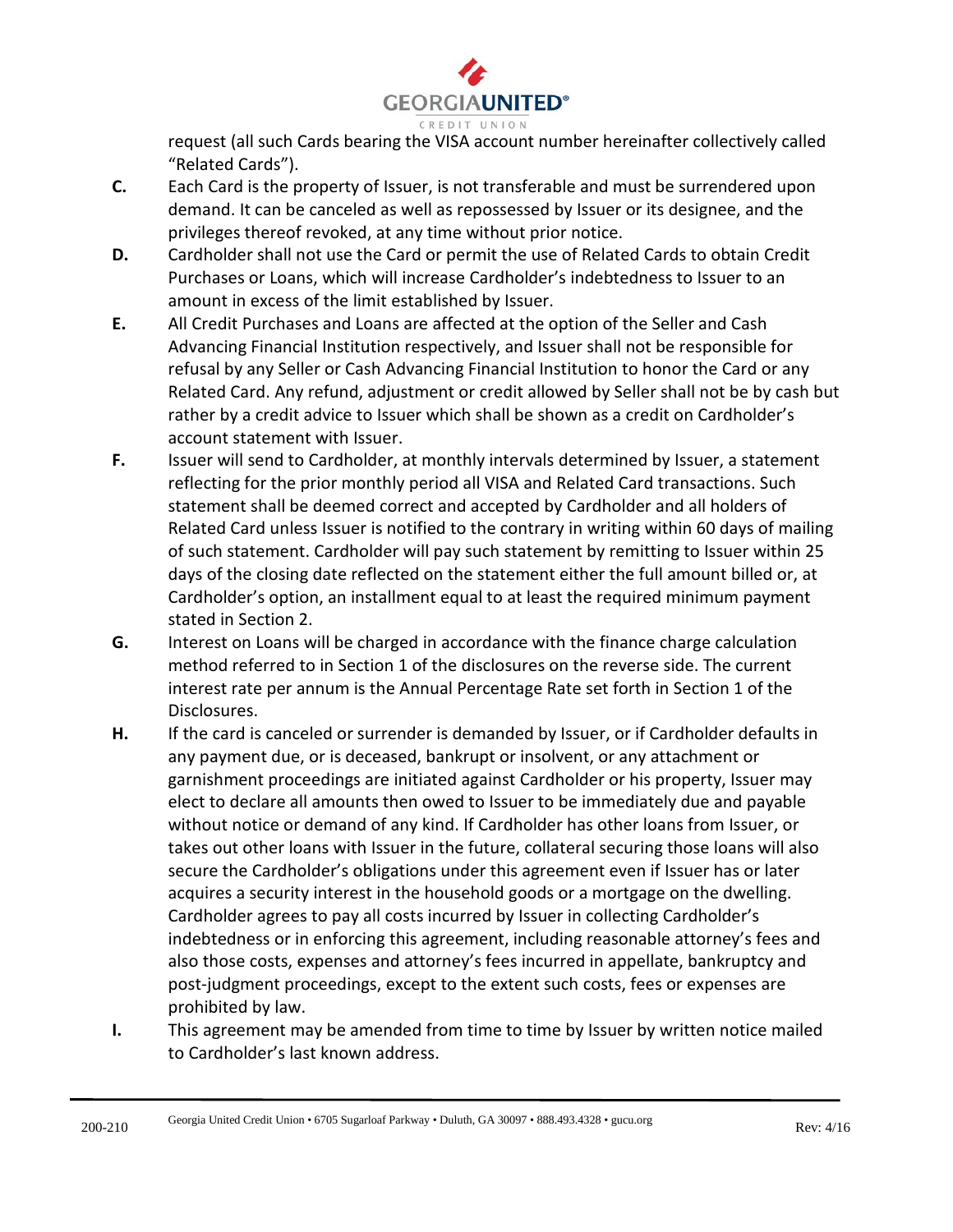

- **J.** Except to the extent that Federal law is applicable, the validity, construction and enforcement of this agreement and all matter's arising out of the issuance and use of the Card shall be governed by the laws of the state in which the principal office of Issuer is located.
- **K.** Additional charges, plus applicable taxes, may also be assessed if you pay us with a check not honored by your financial institution, request a copy of a document, request a replacement card or use your card for a transaction at an automated teller machine, if such charges are not prohibited by law or regulation. No Finance Charge will be assessed on such additional charges.
- **L.** Cardholder may be liable for the unauthorized use of the Card or Related Cards as provided in this paragraph. The Cardholder will not be liable for any unauthorized use that occurs after the Issuer is notified, orally or in writing at:

| <b>VISA Department</b> | Telephone Number |
|------------------------|------------------|
| 6705 Sugarloaf Parkway | (888) 493-4328   |
| Duluth, GA 30097       |                  |

If Cardholder has a consumer account or a business account for which cards have been issued, Cardholder's liability for any unauthorized use of a card will not exceed \$50.00. If cards are issued to employees of a single business or other organization, there is no limit to Cardholder's liability for any unauthorized use that occurs before Cardholder notifies Issuer as provided herein: the business or organization may only impose liability on its employees for unauthorized use of a card as authorized by federal law and regulation.

- **M.** Cardholder agrees that Issuer, its agents or service companies may monitor and/or record any telephone communication with Cardholder.
- **N.** Payments must be made to Issuer in U. S. dollars drawn on a U. S. Financial Institution. If Cardholder incurs charges in any other currency, the charges will be converted into U. S. dollars. The conversion may occur after the transaction date and the conversion rate may differ from the rate of exchange in effect at the time of the transaction. Cardholder agrees to pay the converted amount to Issuer in U. S. dollars, plus any charge for conversion or processing that may be imposed.
- **O.** Issuer may accept checks marked "Payment in Full" or with words of similar effect without losing any of Issuer's rights to collect the full balance of Cardholder's account.
- **P.** Issuer can reinvestigate and reevaluate any information Cardholder provided on Cardholder's credit application at any time, and in the course of doing so, Issuer may ask Cardholder for additional information, request credit bureau reports and/or otherwise verify Cardholder's current credit standing.
- **Q**. Cardholder agrees that Issuer may release information to others, such as credit bureaus, regarding the status and history of cardholder's account. However, Issuer is not obligated to release any such information to anyone unless Issuer is required by law to do so.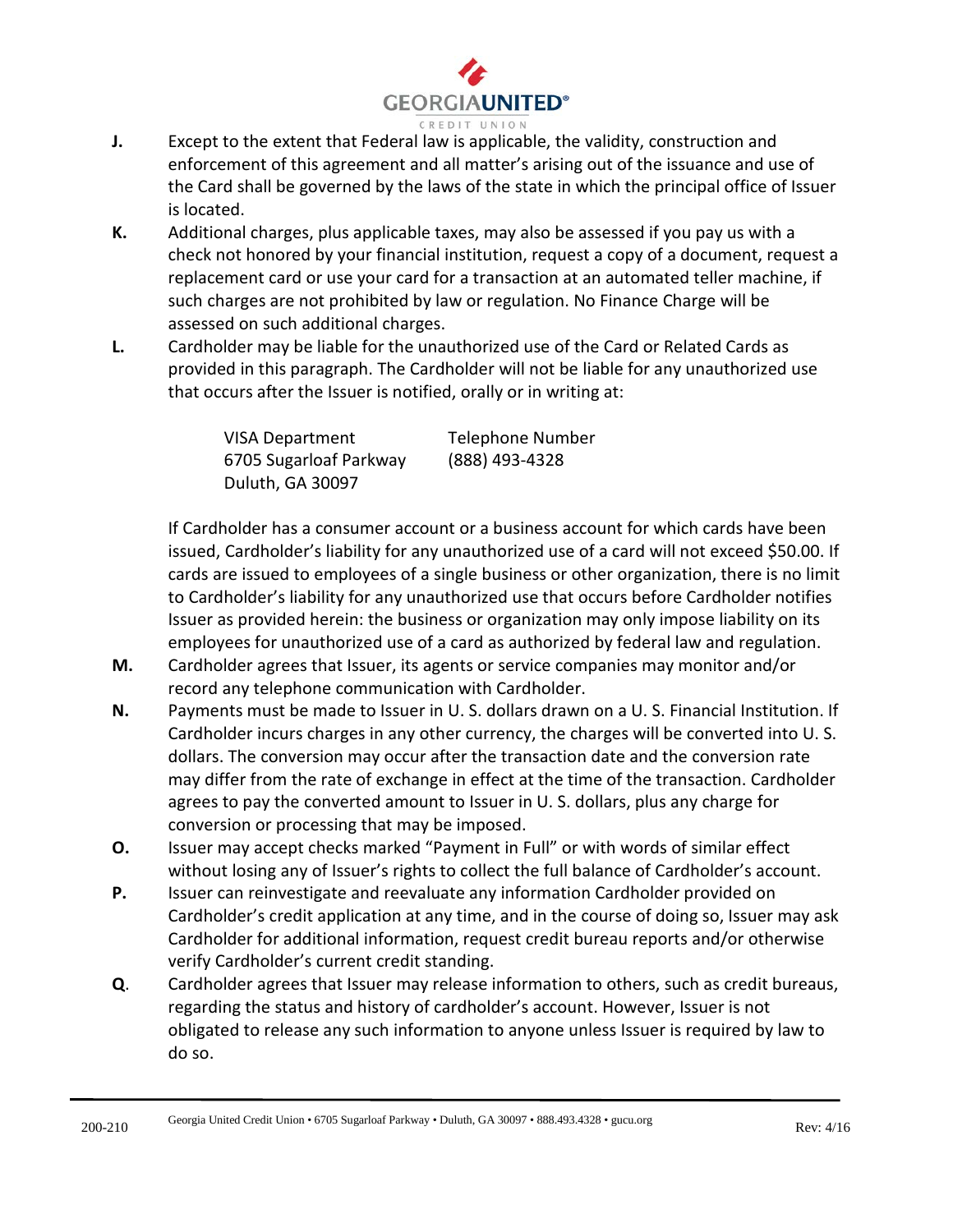

**R**. Cardholder agrees that Cardholder's account shall be subject to all applicable rules and regulations of VISA U.S.A. Inc., as applicable, as well as applicable laws. If there is any conflict between the provisions of this Agreement and the rules and regulations of VISA U.S.A Inc. the rules and regulations of VISA U.S.A Inc. shall control. Your VISA card may not be used for any illegal transaction(s).

# **YOUR BILLING RIGHTS KEEP THIS NOTICE FOR FUTURE USE**

This notice contains important information about your rights and our responsibilities under the Fair Credit Billing Act.

Notify Us in Case of Errors or Questions About Your Bill

If you think your bill is wrong, or if you need more information about a transaction on your bill, write us on a separate sheet at the address listed on your bill. Write to us as soon as possible. We must hear from you no later that 60 days after we sent you the first bill on which the error or problem appeared. You can telephone us, but doing so will not preserve your rights.

In your letter, give us the following information:

- Your name and account number.
- The dollar amount of the suspected error.

• Describe the error and explain, if you can, why you believe there is an error. If you need more information, describe the item you are not sure about.

If you have authorized us to pay your credit card bill automatically from your savings of checking account, you can stop the payment on any amount you think is wrong. To stop the payment your letter must reach us 3 business days before the automatic payment is scheduled to occur.

#### **Your Rights and Our Responsibilities After We Receive Your Written Notice**

We must acknowledge your letter within 30 days, unless we have corrected the error by then. Within 90 days, we must either correct the error or explain why we believe the bill was correct.

After we receive your letter, we cannot try to collect any amount you question, or report you as delinquent. We can continue to bill you for the amount you question, including finance charges, and we can apply any unpaid amount against your credit limit. You do not have to pay any